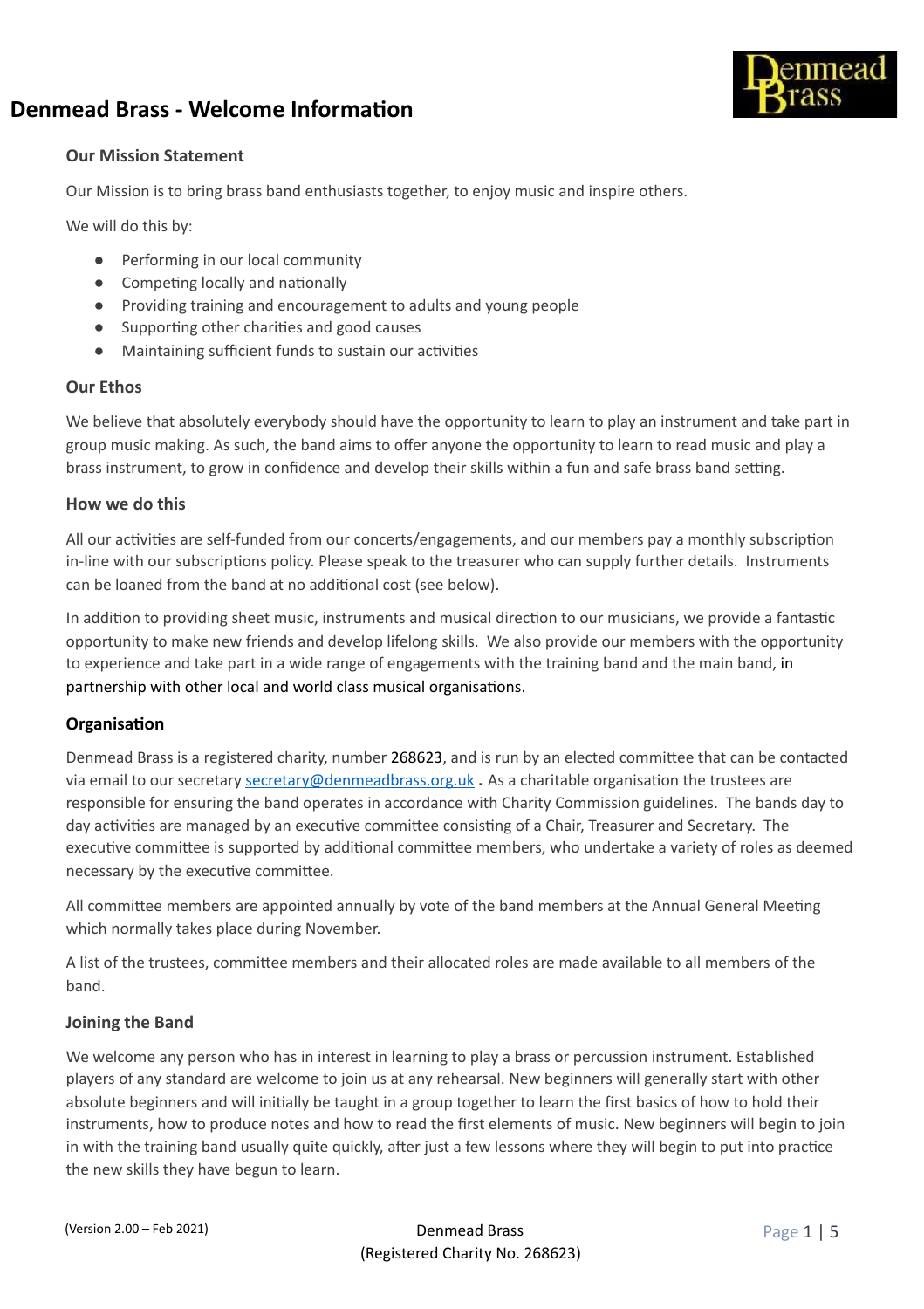

We require new members (or their parents) to complete a membership form with emergency contact details and photo/ video consent form.

#### **Free Instrumental loan**

Buying a brass instrument can be an expensive affair and can become a barrier to learning but not at Denmead Brass! Whilst some of our musicians do have their own instruments or are using an instrument from school or a local music service, many of our members take advantage of our free instrument loans. We have a range of instruments available to loan at no cost to members. The instrument is absolutely free to use whilst the member plays for Denmead Brass. No catches! The only loan conditions are that the instrument is looked after carefully and kept in-line with the requirements of the bands insurance policy (see Appendix A below). The band member is also expected to make a solid commitment to attending rehearsals and engagements regularly. NB: We will require proof of address before we can loan an instrument out.

Band members who have their own personal instruments should insure them separately.

#### **Rehearsals**

Main Band rehearsals take place weekly at Denmead Community Centre, School Lane, Denmead, PO7 6LU on Tuesday evenings 8:00pm -10:00pm & Sunday Mornings 10:30am-12:30pm

Training band rehearsals take place weekly at Denmead Community Centre on Sunday Mornings 09:15 – 10:15pm, Training band members are also periodically invited to play alongside the Main band for the first half of their Sunday rehearsals.

Generally, there are no rehearsals on Sunday mornings following concerts/contests held on a Saturday. Changes to rehearsal schedule due to holidays, absences or contest preparations are normally communicated by email/text.

Training band rehearsals are led by our Musical Director Sarah, with a team of DBS checked adult helpers sat within and around the band to support the young musicians. Our team of tutors will take groups and individual members out for short lessons during this time. Parents are welcome to stay and listen to rehearsals and lessons. During all rehearsals, members are responsible for setting up and putting away their own equipment such as their chair, music stand, music, instruments and are expected to give their best effort and full attention to the musical director and other volunteers at all times. If a member is unable to attend a rehearsal, please place you name in the diary to let the musical director know in advance.

## **Concerts, Contests & Fundraising**

As a charity, not for profit organisation providing our instruments and services to our musicians for free, we rely entirely on income generated from engagements, fundraising, grants and members subscriptions to run the band. As such, we undertake a wide range of public concerts and fundraising engagements throughout the year to which members are required to commit to attending, such events are covered by the band's public and liability insurance. Where attendance is not possible, due to other commitments or extenuating circumstances such as holidays, illness, bereavement etc. we ask that members/their family let us know in good time so we can arrange for the part to be covered.

The band encourages members and friends to financially support by the band by registering with Easyfundraising at https://www.easyfundraising.org.uk/causes/denmeadbrass/. This enables the band to receive donations from over 4,000 outlets when you make on-line purchases via the Easyfundraising app or website.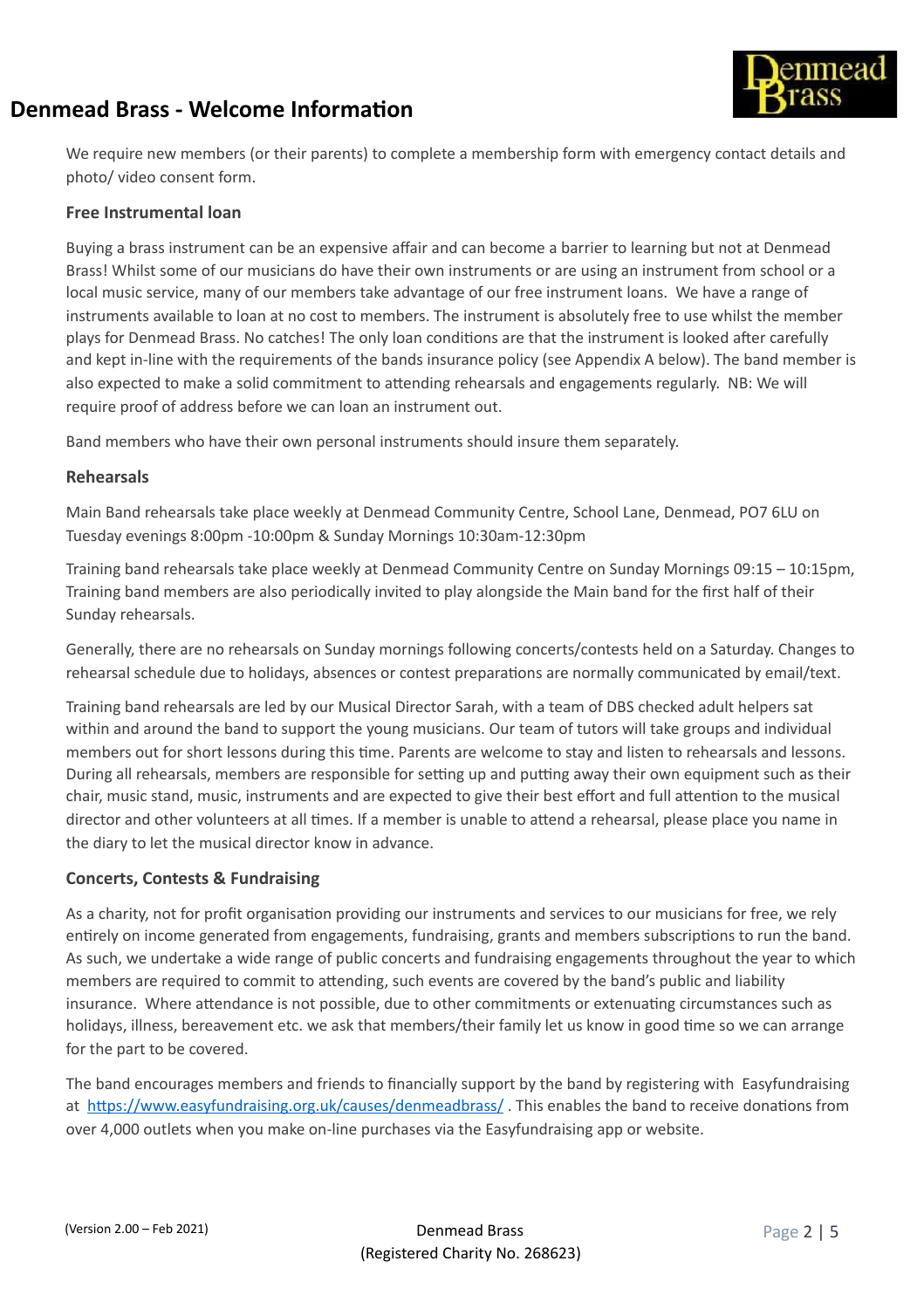



Additional donations will be given by Amazon by registering your existing account & then shopping through Amazon Smile at https://smile.amazon.co.uk/ch/268623-0 (NB Denmead Brass formally known as Cosham Concert Band).

The band strives to improve its skills and takes part in contests locally, regionally and nationally. We are currently graded nationally as a 2<sup>nd</sup> section band.

The band regularly provide an up to date list of engagements both on paper (sent home with members), via email, and in several places online for access any time:

https://www.facebook.com/groups/Denmead Brass/

http://www.denmeadbrass.org.uk

We recommend that members and parents join the above Facebook page to keep fully up to date with all our exciting news and events. This is where we generally communicate any last minute changes to rehearsal schedules so it is well worth joining.

#### **Uniform**

Members of both the main and training band are required to supply their own uniform for concerts: a black collared school shirt (any length sleeve) or black blouse or black dress, long black trousers or black skirt, black socks or tights, smart black shoes.

## **Safeguarding, DBS and Risk management**

We are fully committed to ensuring the safety and wellbeing of our young musicians. We are Brass Bands England band safe accredited. Our Safeguarding team (Linda Groves, Andy Hill, & Sarah Smith) have all undertaken formal safeguarding training and the band have a comprehensive safeguarding policy. In addition, we have developed a Code of conduct for all members. The team can be contacted by sending an email to [safeguarding@denmeadbrass.org.uk](mailto:safeguarding@denmeadbrass.org.uk)

Our training band leader (Sarah Smith BA Hons, PGCE) and our tutors, volunteers and adults who may occasionally have a supervisory role for our young players may be vetted and DBS checked if deemed necessary by the executive committee.

The band have 1 trained First Aider (Kate Stapleford). First Aid Boxes are provided and maintained by Denmead Community Centre, the band also provides a first aid kit for use when carrying out activities away from the Centre. Any issues regarding Health and Safety should be reported to the nominated Health and Safety Co-ordinator.

The safeguarding policy, the code of conduct and our other policies are available at any time on our website https://www.denmeadbrass.org.uk

It is common practice for members of bands to share lifts to both rehearsals and concerts. If a young player, or player with care and support needs, is needing help with transport, this should be arranged directly between the parent/carer/player and band member offering the lift and not through a third party or the committee. The band does not hold any responsibility for these arrangements. Band members entering into such arrangements should following the guidelines outlined in the Safeguarding policy and the code of conduct.

**Leaving the band**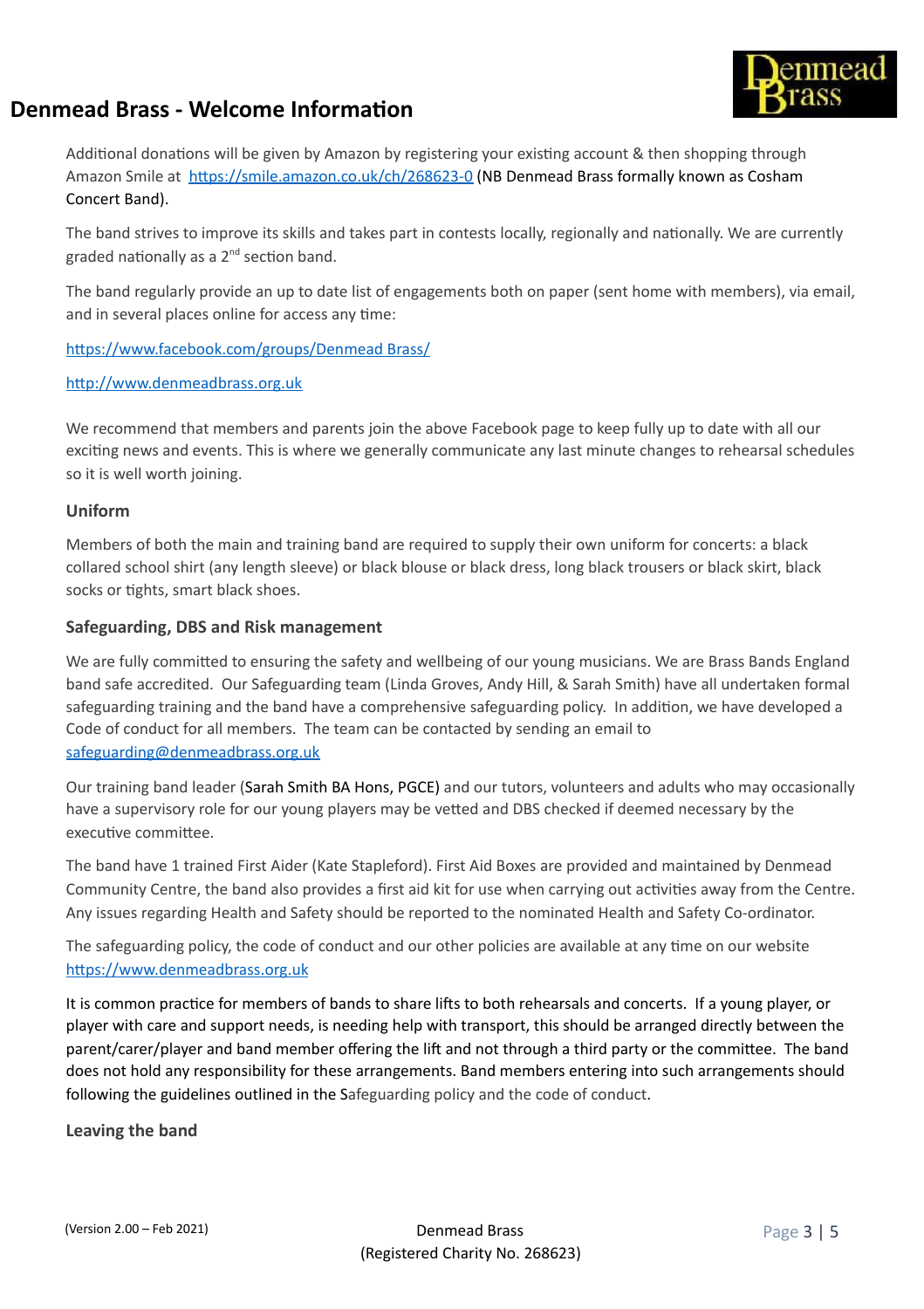

It is always sad when members leave the band for whatever reason – relocation, other commitments, personal reasons etc. or maybe the person has decided that it's just not for them. These things happen, however before leaving, please speak to a member of the committee, maybe we can help to resolve any issues that have cropped up. Should a member decide to leave, we require that any loaned instruments are returned to us cleaned and in working order ASAP so that we may reissue them to other people who may be waiting.

#### **Contact Us**

For general rehearsal and upcoming engagement queries contact the secretary by email**.** The band can also be messaged directly through our public Facebook page: https://www.facebook.com/Denmeadbrass

## **Appendix A - Instrument Care & Insurance**

#### **Instrument Care**

1. Wash your instrument regularly in warm soapy water. Bacteria, mould and fungus grows inside instruments over time – keep it clean! Regular cleaning not only keeps your instrument looking nice but washes away bacteria and dirt to keep it smelling nice too.

2. Polish your instrument with a silver cloth or ordinary duster if it is silver or an ordinary duster if it is brass. **Do not use metal polish, Duraglit or polish wadding** on any instrument as this is abrasive and will scratch the instrument, remove the lacquer and in some cases remove the plating. Re-lacquering /replating is a very expensive repair.

3. Oil your valves regularly. Do this one valve at a time. Loosen the valve cap, lift the valve partially out of the casing, apply a few drops of oil, return the valve, you may need to gently rotate the valve to align the valve guides. **Do not remove all three at once.** Each valve is different and only fits in its own casing. If you mix up your valves it will be difficult to put them back into the right casing. Damaged valves / casings are expensive to repair. (If you cannot get a valve back in, please wait to see someone at band, do not force the valves in)

4. Grease your valve slides and tuning slides regularly with Vaseline. Slides should move easily. If a slide is stuck in, or you cannot get a slide back, please see one of the more experienced band members, do not force the slide as you may damage it, again damaged slides are expensive to repair.

5. When putting your mouthpiece in the instrument, do so gently with a little twist to keep it in, **never force the mouthpiece in**. If your mouthpiece becomes stuck in, please see one of the more experienced band members **do not try to force it out yourself**, you may damage the instrument.

#### **Insurance**

All Instruments and equipment owned by the band are covered by a Worldwide insurance policy. They remain covered when band members take them home or use them at non-band functions.

In general, any damage to an instrument is covered, including accidental damage. However, damage caused by servicing, repair or the application of heat are excluded, band members should not carry out repairs themselves.